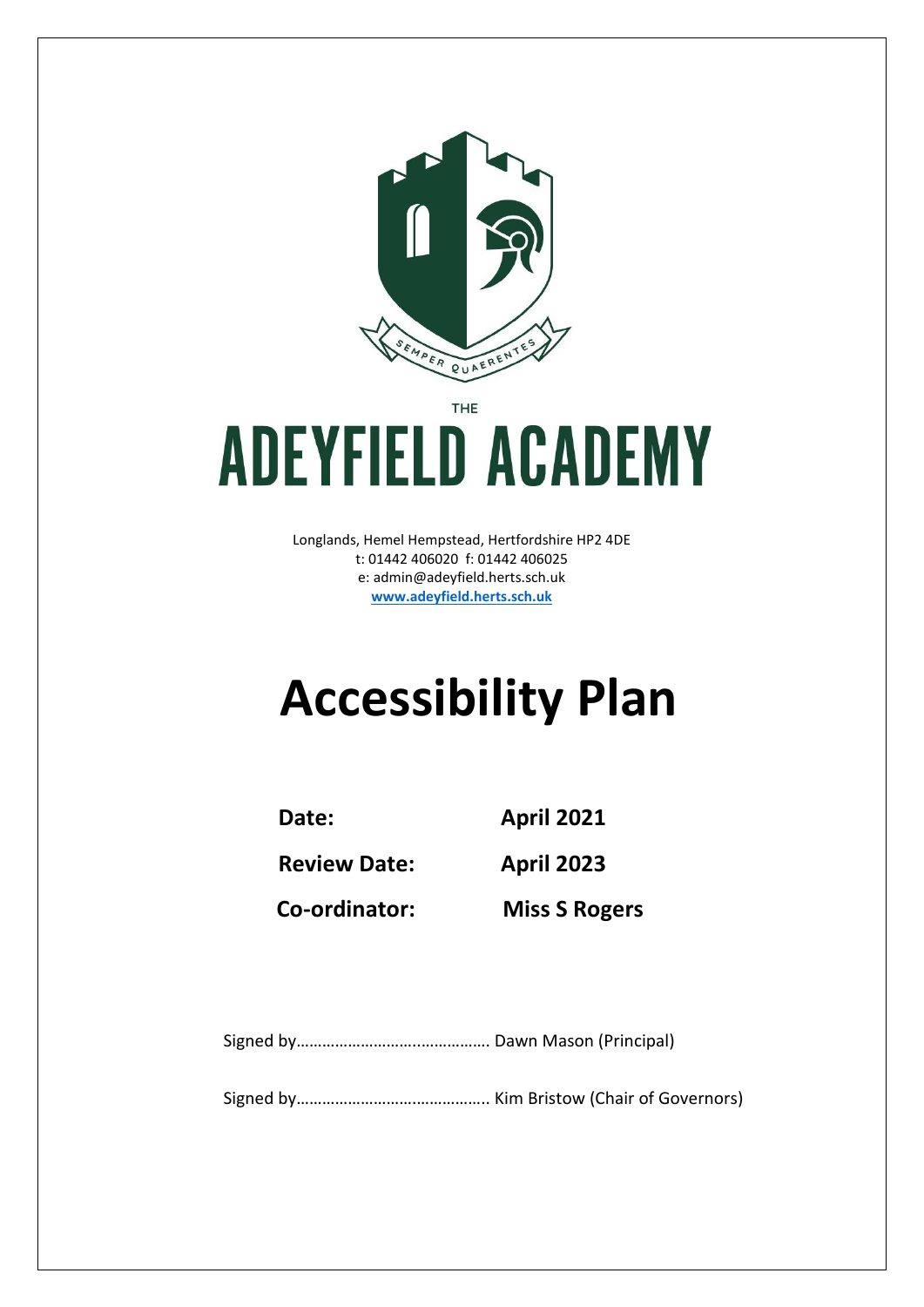## **The Adeyfield Academy School Accessibility Plan**

The Adeyfield Academy is an inclusive school; we respect and value the diversity of the community we serve.

We are committed to raising the attainment of all our students with due regard to their individual, social and personal circumstances.

We believe in actively promoting equality of opportunity in every aspect of the life of all students, parents and staff.

We recognise that it is the responsibility of every member of our school community to ensure that this ethos is actively and consistently reflected in our practice. We will systematically assess, evaluate and regularly review the impact of our school accessibility plans on the life, attitudes and achievements of all groups and individuals amongst our students and staff.

We respect and value the diversity which exists in the wider community. We are committed to challenging attitudes that promote discrimination against those with disabilities, ensuring respect of all and preparing all students for life in a culturally diverse society.

Our commitment will be demonstrated through:

- **Monitoring the impact of all our policies on different groups**
- **FICE ASSEM** Fostering respect for all groups and individuals
- **Promoting positive non-discriminatory behaviour**
- **Example 2** Eradicating barriers in order to maximise participation and achievement of all
- **•** Drawing on the diverse experiences and skills of all students, staff and the wider community
- **EXECT FIGHT FIGHTS IS ENSTANDER THE CONTEX FIGHTS IS CONTEX FIGHTS IS CONTEX FIGHTS IS CONTEX FIGHTS IS CONTEX**

The on-going School Accessibility Plan is overleaf.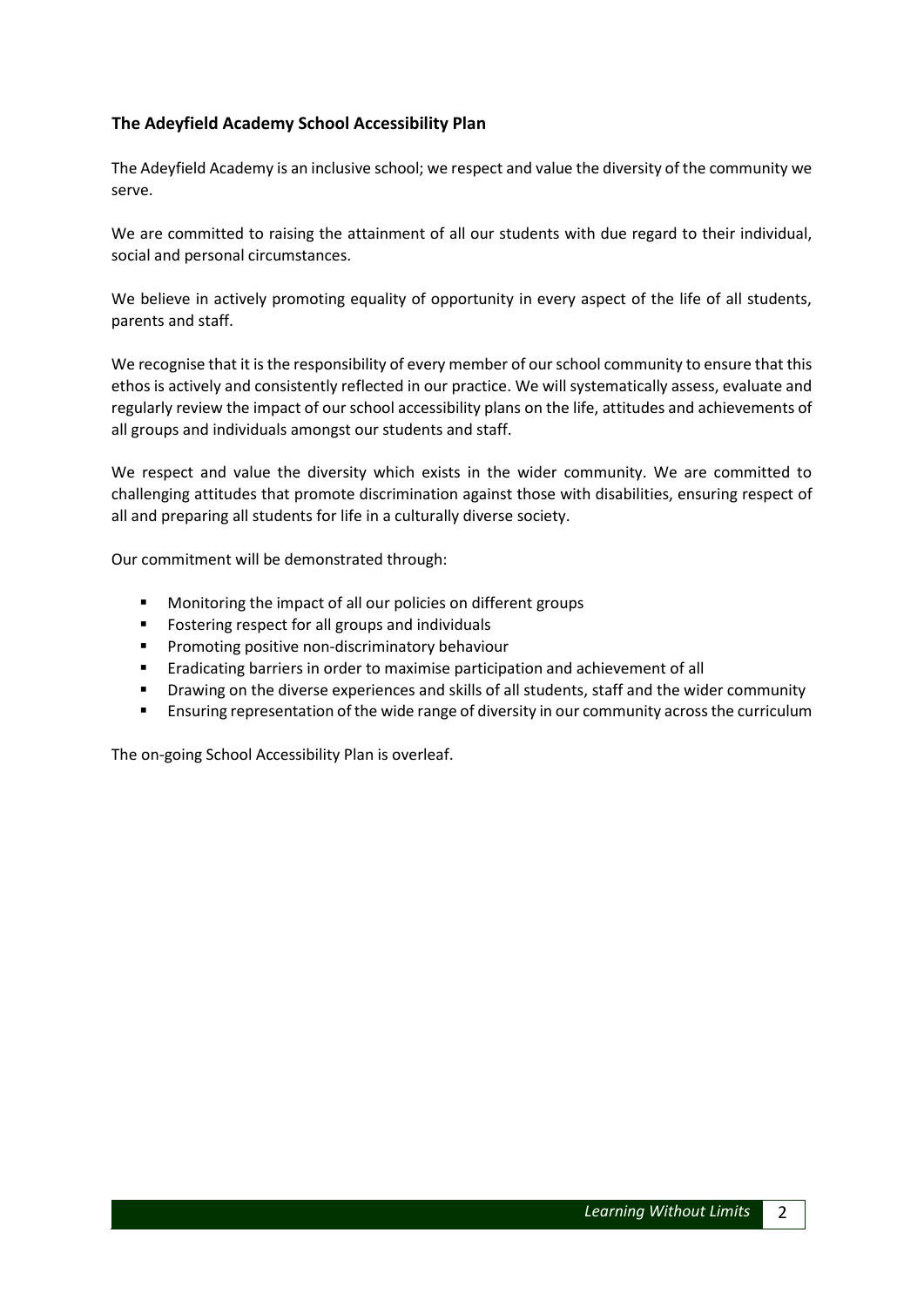## **SCHOOL ACCESSIBILITY PLAN**

| <b>Development</b><br>Area                                           | <b>Target</b>                                                                                                                                                                                                                                                                                 | <b>Strategies</b>                                                                                                                                                                                                                                                                            | <b>Monitoring</b>                                                                                                     | <b>Goals achieved</b>                                                                           |
|----------------------------------------------------------------------|-----------------------------------------------------------------------------------------------------------------------------------------------------------------------------------------------------------------------------------------------------------------------------------------------|----------------------------------------------------------------------------------------------------------------------------------------------------------------------------------------------------------------------------------------------------------------------------------------------|-----------------------------------------------------------------------------------------------------------------------|-------------------------------------------------------------------------------------------------|
| Curriculum<br>Delivery.                                              | All classrooms<br>are organised<br>for disabled<br>students.                                                                                                                                                                                                                                  | Guidance from<br>specialist<br>(Hearing, Visual<br>Impairment,<br>Impaired Service,<br>Autism Service)<br>taken in arranging<br>classrooms for<br>maximum benefit<br>to disabled<br>students/TA<br>advice.                                                                                   | Monitoring<br>indicates<br>Disability/SEN<br>taken into account<br>in organising the<br>environment for<br>Learning.  | <b>Disabled</b><br>students remain<br>able to access<br>learning<br>environment<br>effectively. |
| Curriculum<br>delivery/Delivery<br>of materials in<br>other formats. | Subject specific<br>targets used by<br>classroom staff<br>understanding of<br>additional time<br>requirements in<br>practical work<br>understood and<br>planned for.<br>All staff familiar<br>with needs of all<br>students with<br>appropriate<br>provision based<br>on individual<br>needs. | <b>SEND</b> information<br>available to all<br>staff and further<br>training on<br>implementation<br>and<br>differentiation of<br>curriculum as<br>required.<br>NQTs and new<br>teachers as part<br>of induction<br>support staff to<br>work closely with<br>teachers/inclusion<br>facility. | Monitoring<br>indicates<br>differentiation is in<br>place targeted at<br>disabled/SEN/other<br>nominated<br>students. | <b>Disabled</b><br>students remain<br>able to access<br>curriculum<br>effectively.              |